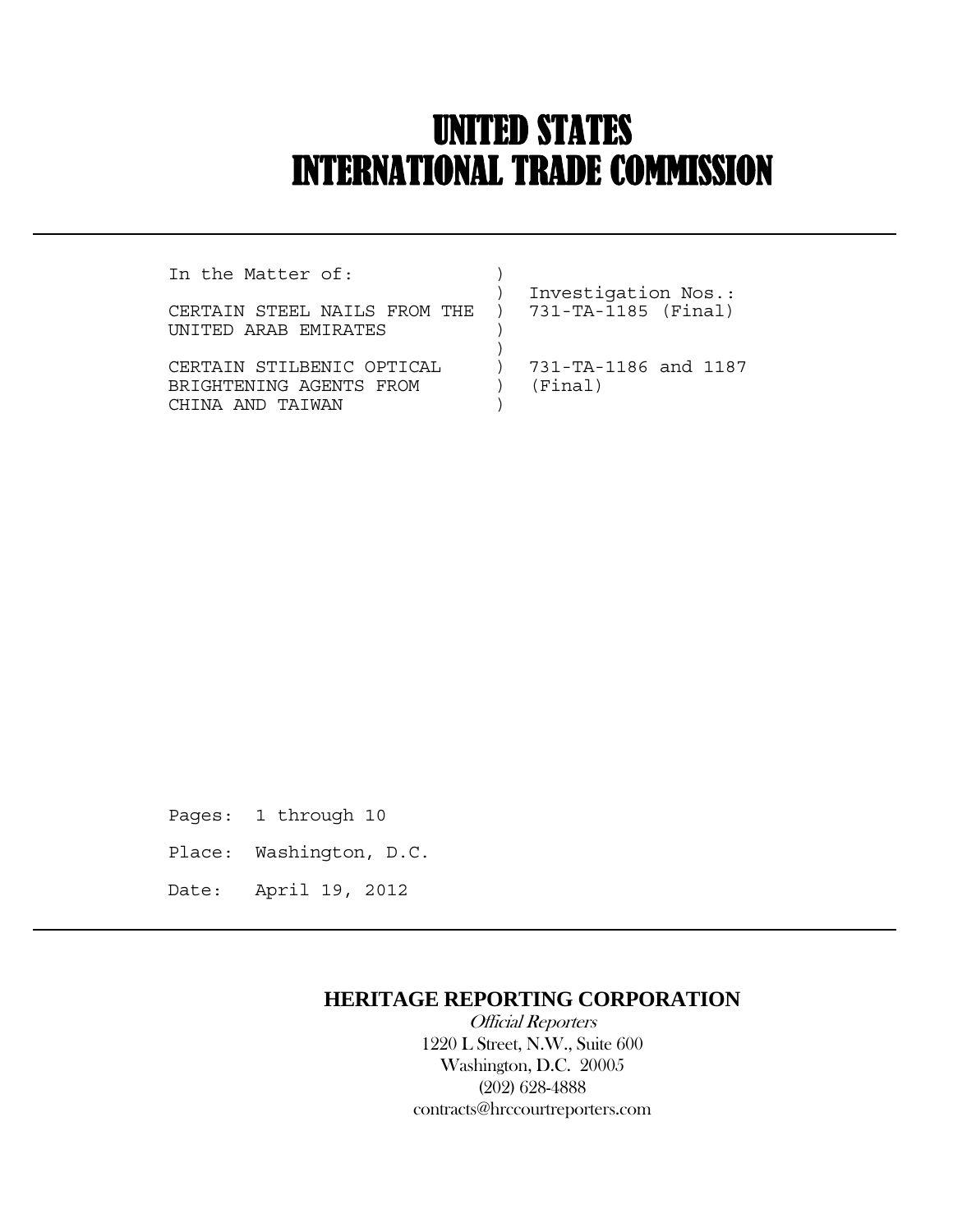#### THE UNITED STATES INTERNATIONAL TRADE COMMISSION

| In the Matter of:<br>CERTAIN STEEL NAILS FROM THE ) 731-TA-1185 (Final)<br>UNITED ARAB EMIRATES | Investigation Nos.:             |
|-------------------------------------------------------------------------------------------------|---------------------------------|
| CERTAIN STILBENIC OPTICAL<br>BRIGHTENING AGENTS FROM<br>CHINA AND TAIWAN                        | 731-TA-1186 and 1187<br>(Final) |
|                                                                                                 | $m$ hurodovz                    |

 Thursday, April 19, 2012

 Room 101 U.S. International Trade Commission 500 E Street, S.W. Washington, D.C.

The Commission meeting commenced, pursuant to

Notice, at 11:01 a.m., before the Commissioners of the

United States International Trade Commission, the Honorable

DEANNA TANNER OKUN, Chairman, presiding.

APPEARANCES:

On behalf of the International Trade Commission:

Commissioners:

 DEANNA TANNER OKUN, CHAIRMAN IRVING A. WILLIAMSON, VICE CHAIRMAN DANIEL R. PEARSON, COMMISSIONER SHARA L. ARANOFF, COMMISSIONER DEAN A. PINKERT, COMMISSIONER DAVID S. JOHANSON, COMMISSIONER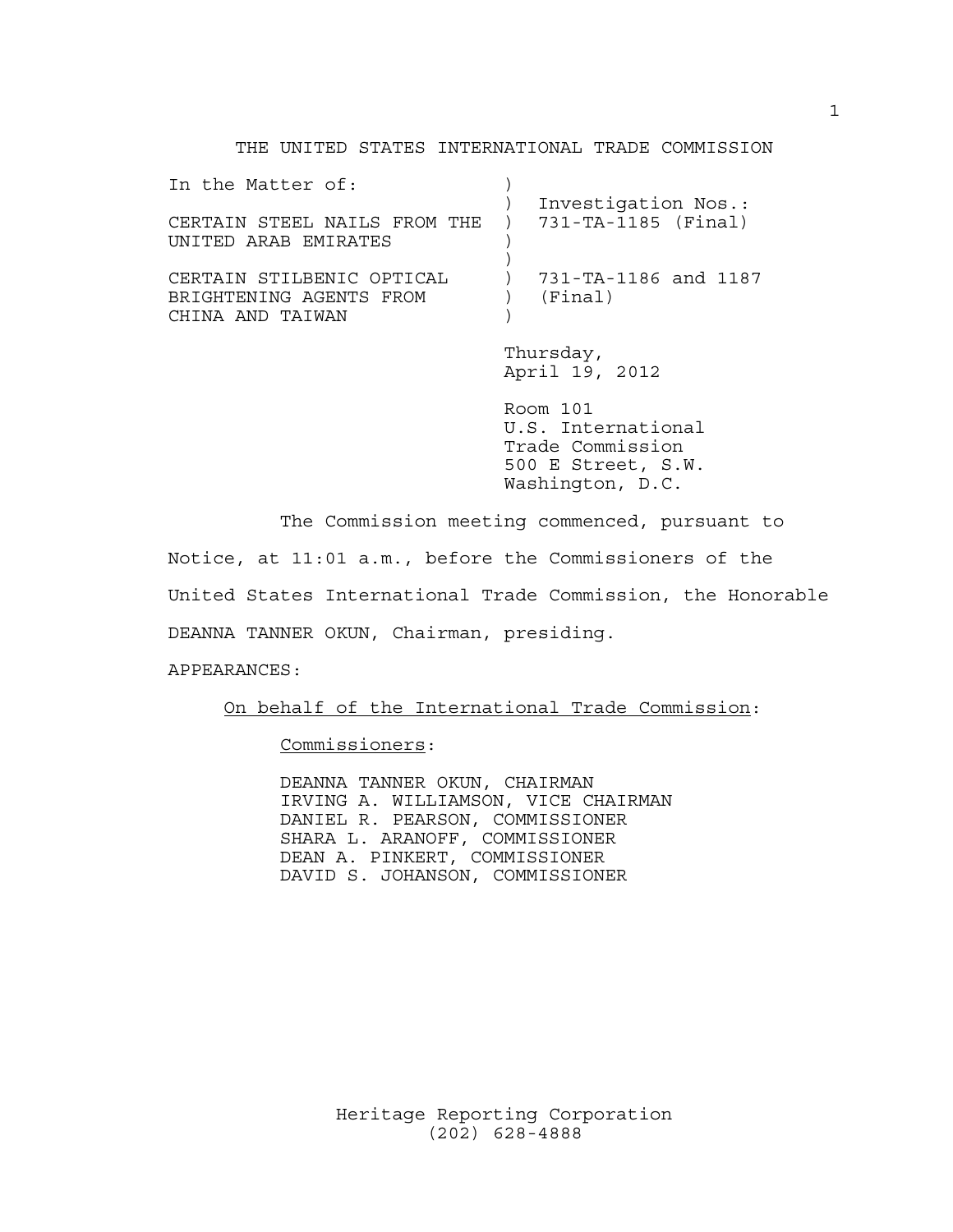APPEARANCES: (cont'd.)

 BILL BISHOP, HEARINGS AND MEETINGS COORDINATOR SHARON BELLAMY, HEARINGS AND MEETINGS ASSISTANT

Staff, Inv. No. 731-TA-1185:

 FRED RUGGLES, INVESTIGATOR GERALD HOUCK, INTERNATIONAL INDUSTRY ANALYST JEFFREY CLARK, ECONOMIST MARY KLIR, ACCOUNTANT-AUDITOR GEOFFREY CARLSON, ATTORNEY DOUGLAS CORKRAN, SUPERVISORY INVESTIGATOR

Staff, Inv. Nos. 731-TA-1186 and 1187:

 CYNTHIA TRAINOR, INVESTIGATOR PHILIP STONE, INTERNATIONAL INDUSTRY ANALYST AIMEE LARSEN, ECONOMIST MICHELLE BREAUX, ECONOMIST CHARLES YOST, ACCOUNTANT-AUDITOR CHARLES ST. CHARLES, ATTORNEY JAMES McCLURE, SUPERVISORY INVESTIGATOR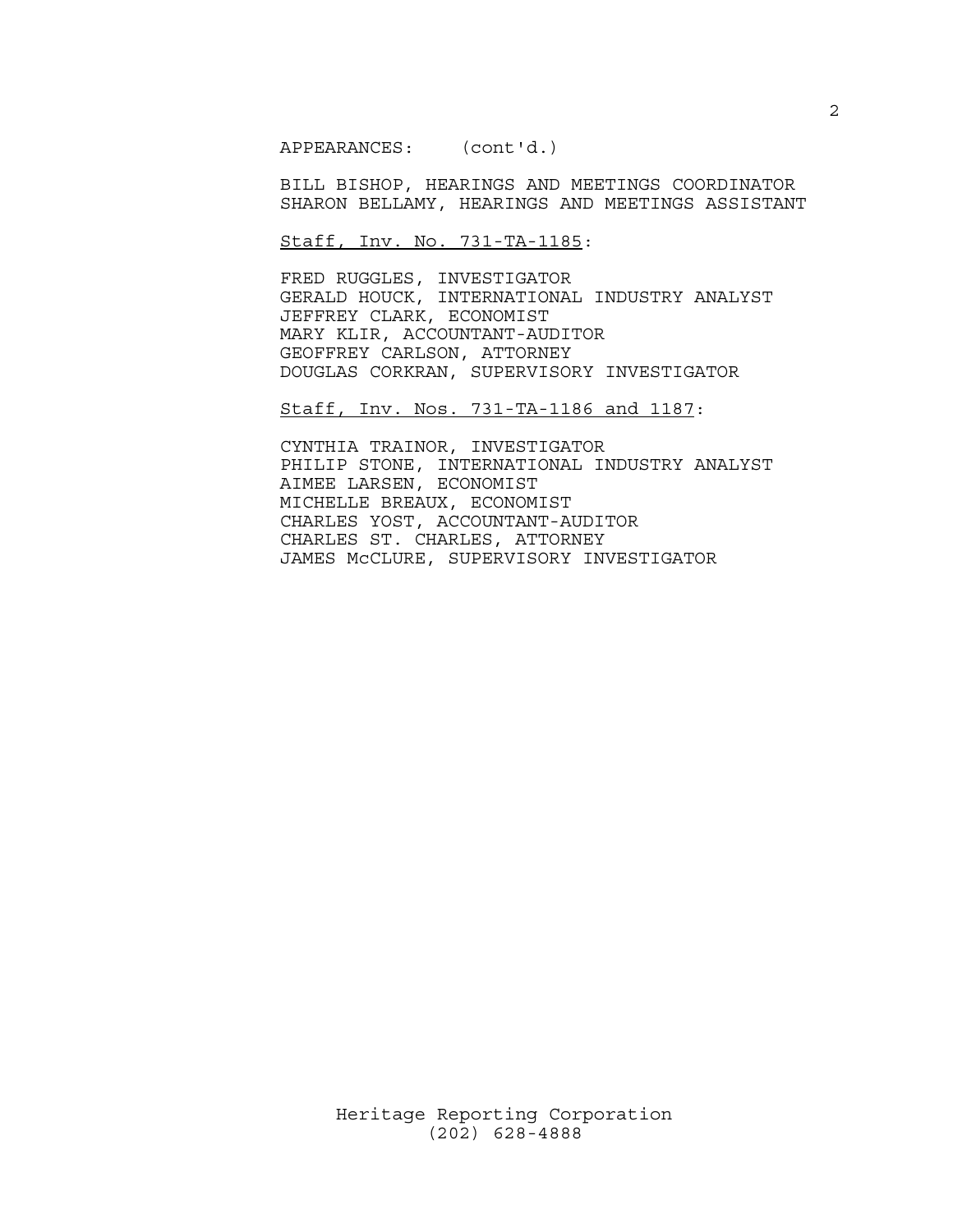## I N D E X

### PAGE

| AGENDA FOR FUTURE MEETING: NONE                                                                                           | 4 |
|---------------------------------------------------------------------------------------------------------------------------|---|
| MINUTES: NONE                                                                                                             | 4 |
| RATIFICATION LIST: NONE                                                                                                   | 4 |
| VOTE IN INV. NO. 731-TA-1185 (FINAL) (CERTAIN<br>STEEL NAILS FROM THE UNITED ARAB EMIRATES)                               | 4 |
| VOTE IN INV. NOS. 731-TA-1186 AND 1187 (FINAL)<br>(CERTAIN STILBENIC OPTICAL BRIGHTENING AGENTS<br>FROM CHINA AND TAIWAN) | 6 |
| OUTSTANDING ACTION JACKETS: NONE                                                                                          | 4 |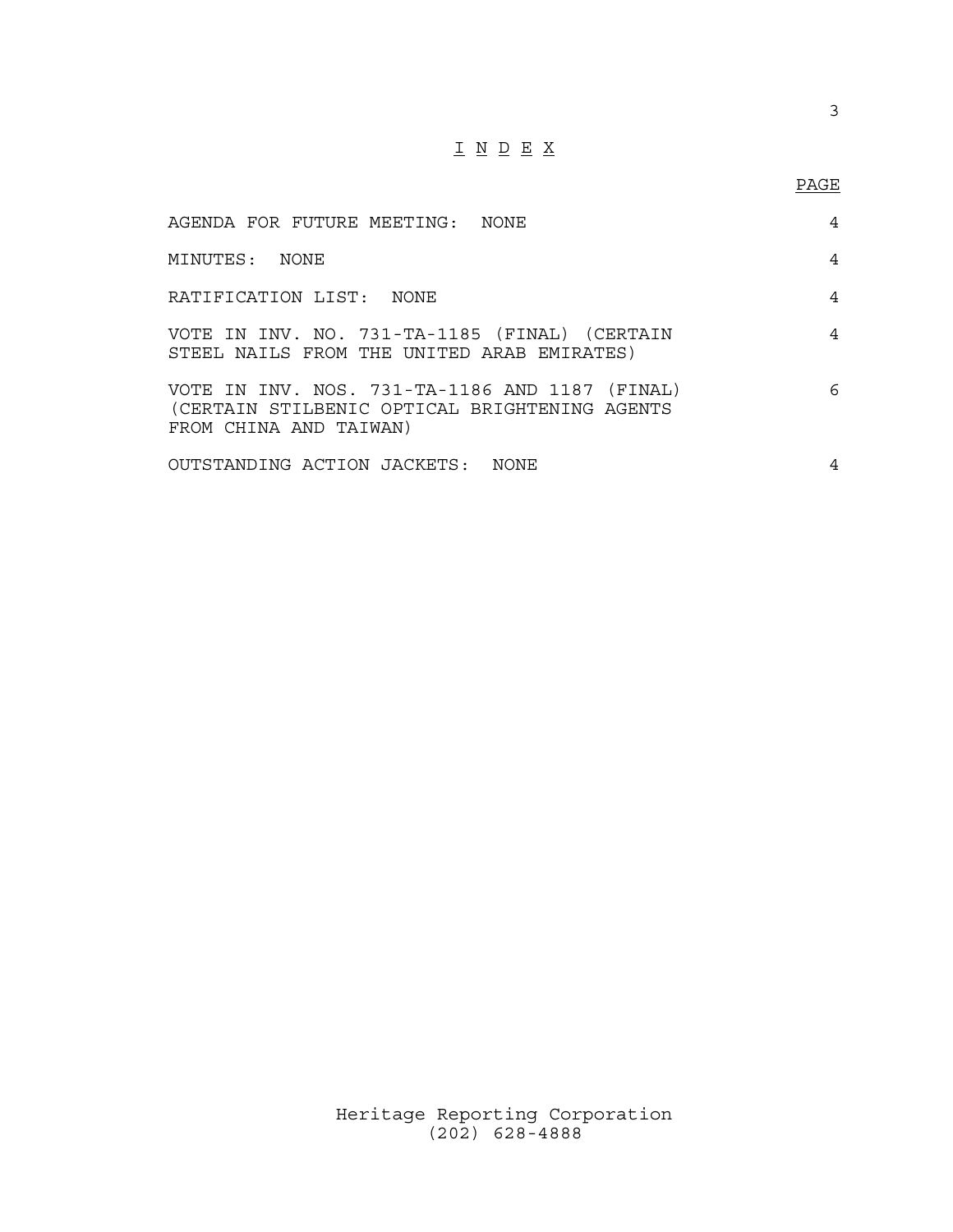1 P R O C E E D I N G S 2 (11:01 a.m.) 3 CHAIRMAN OKUN: Good morning. This meeting 4 of the U.S. International Trade Commission will now 5 come to order. 6 There is no agenda for future meetings, 7 minutes, ratification lists or outstanding action 8 jackets to consider. Before we turn to our votes 9 today, I would just take a moment. 10 For those of you who were here on Tuesday a 11 repeat, but I just want to take a moment to 12 acknowledge the work of the staff of the Commission. 13 While you always work hard in preparing our 14 investigations, as I acknowledged on Tuesday, when we 15 get to the end of the year, the numbers may look like 16 they're average, but everyone in the room here knows 17 that it hasn't been an average time to deal with five 18 cases that were filed in two days, and I know it's put 19 a lot of strain on a lot of people, so I want to 20 acknowledge that and thank you very much. 21 We will now turn to the vote in 22 Investigation No. 731-TA-1185 (Final), Certain Steel 23 Nails From the United Arab Emirates. 24 Welcome to Mr. Corkran and the other members 25 of the staff who participated in this investigation.

> Heritage Reporting Corporation (202) 628-4888

4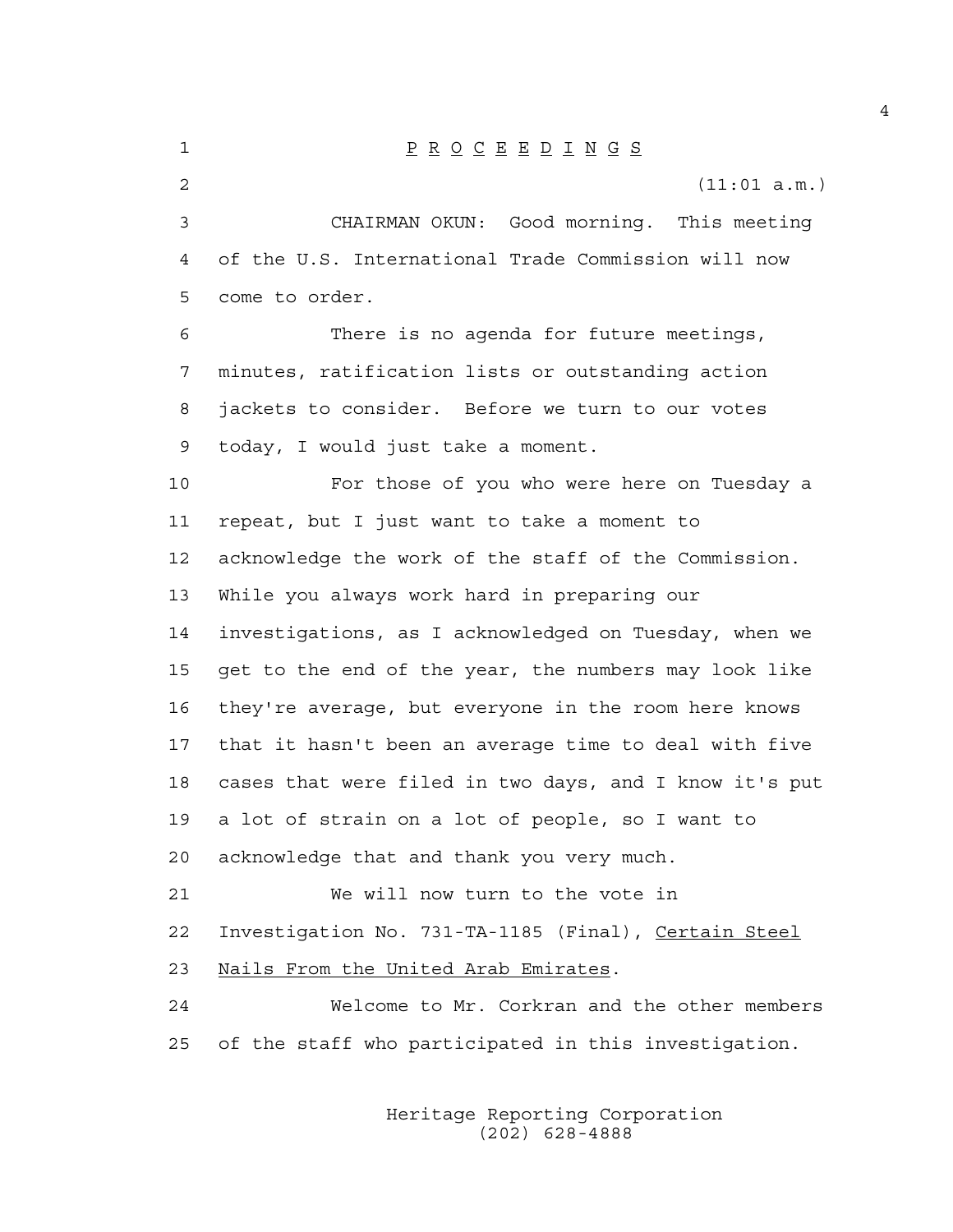1 Are there any questions for the staff? 2 (No response.) 3 CHAIRMAN OKUN: Are there any additions or 4 corrections to the staff report? All those votes are 5 wearing out our microphones. 6 MR. CORKRAN: Douglas Corkran, Office of 7 Investigations. Thank you, Chairman Okun. 8 Staff proposes that the staff report for the 9 subject investigation be revised in accordance with 10 Memorandum INV-KK-044 dated April 10, 2012. Staff has 11 no further revisions. 12 CHAIRMAN OKUN: Thank you. 13 Is there any objection to the staff report 14 as revised? 15 (No response.) 16 CHAIRMAN OKUN: Hearing none, it is 17 approved. 18 Mr. Secretary, will you please call the 19 roll? 20 MR. BISHOP: Commissioner Pearson? 21 COMMISSIONER PEARSON: I vote in the 22 affirmative. 23 MR. BISHOP: Commissioner Johanson? 24 COMMISSIONER JOHANSON: I vote in the 25 affirmative.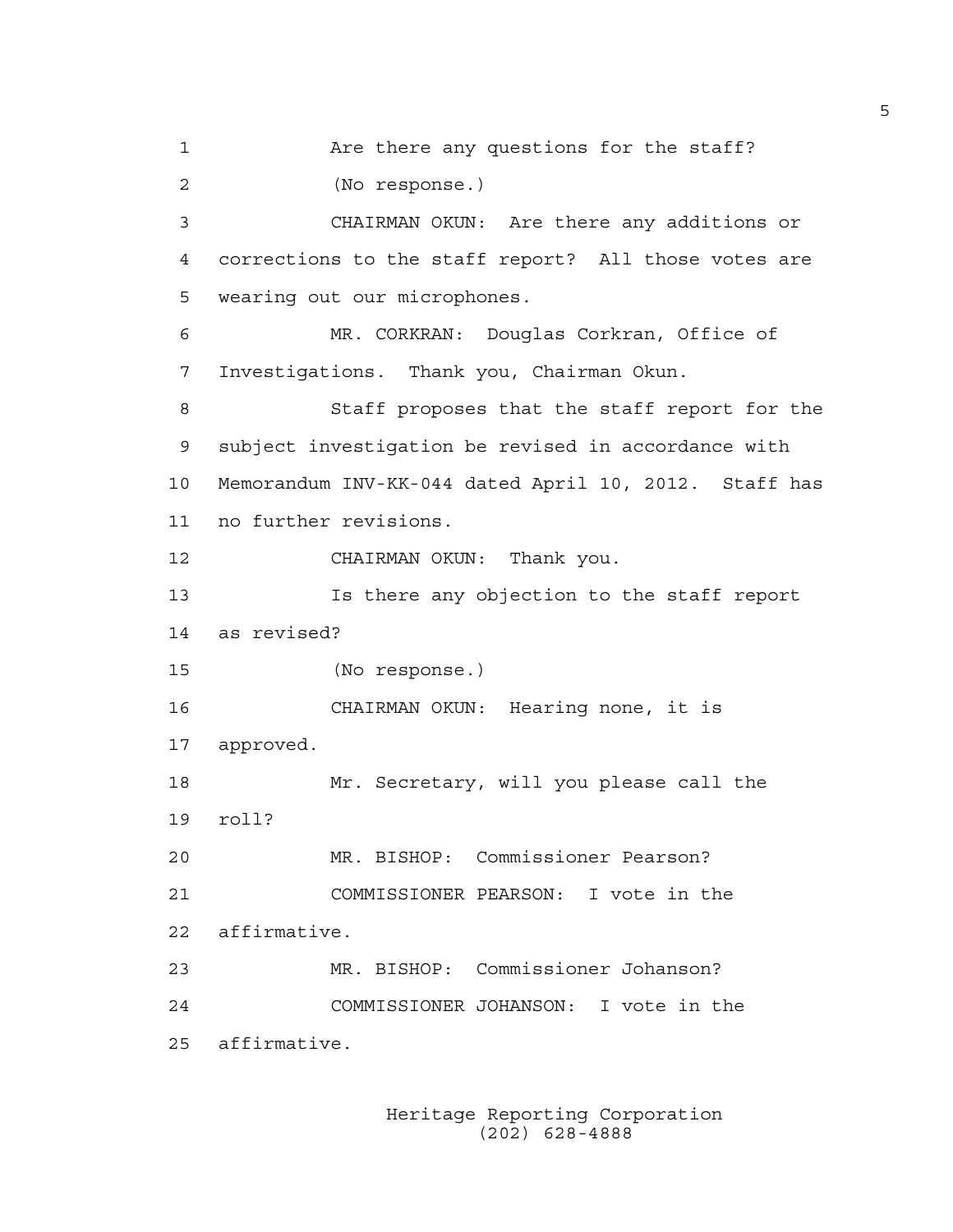1 MR. BISHOP: Commissioner Aranoff? 2 COMMISSIONER ARANOFF: I vote in the 3 affirmative. 4 MR. BISHOP: Commissioner Pinkert? 5 COMMISSIONER PINKERT: I vote in the 6 affirmative. 7 MR. BISHOP: Commissioner Okun? 8 CHAIRMAN OKUN: I vote in the affirmative. 9 MR. BISHOP: Commissioner Williamson? 10 VICE CHAIRMAN WILLIAMSON: I vote in the 11 affirmative. 12 MR. BISHOP: Madam Chairman, the Commission 13 has reached an affirmative determination. 14 CHAIRMAN OKUN: Thank you. Further 15 information regarding this determination will be in 16 the press release. Commissioners' opinions are 17 currently scheduled to be transmitted to the 18 Department of Commerce on or before May 2, 2012. 19 Thank you again to the staff who 20 participated in the investigation. We'll take just a 21 moment to change staff to turn to our next vote. 22 (Pause.) 23 CHAIRMAN OKUN: We will now turn to the vote 24 in Investigation Nos. 731-TA-1186 and 1187 (Final), 25 Certain Stilbenic Optical Brightening Agents From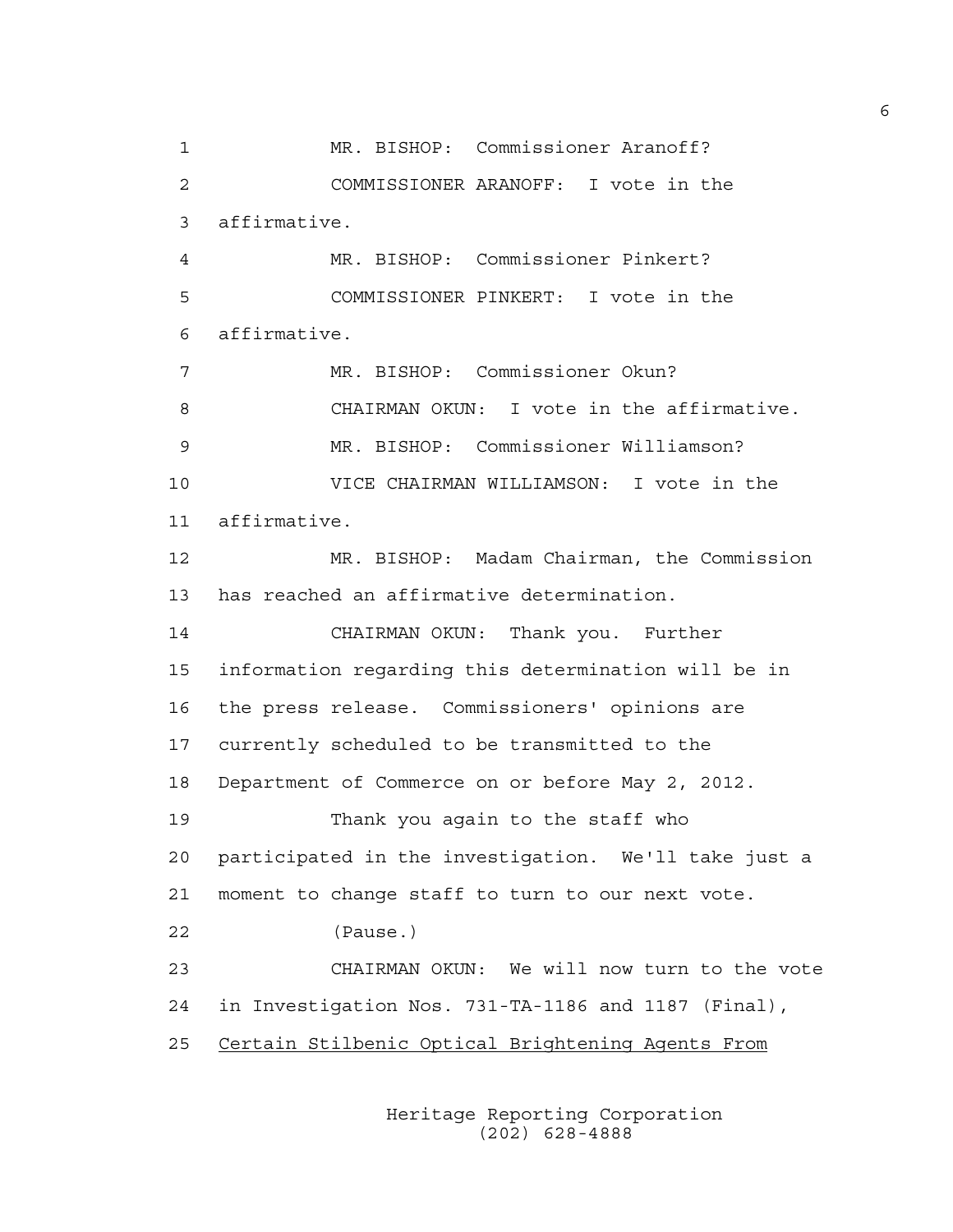1 China and Taiwan.

2 Welcome to Mr. McClure and the other members 3 of the staff who participated in these investigations. 4 Are there any additions or corrections to 5 the staff report? 6 MR. McCLURE: Jim McClure, Office of 7 Investigations. Madam Chairman, there are no 8 additions or corrections to the staff report. 9 However, before I turn it back over to you I 10 have the privilege of introducing yet another member 11 of the Office of Economics, Michelle Breaux, who has 12 been of immeasurable assistance and value to everyone 13 on this investigative team, particularly Aimee and 14 Cynthia, and I haven't even mentioned her finest 15 quality. She laughs at my jokes. 16 CHAIRMAN OKUN: Thank you, Mr. McClure. 17 Welcome, and thank you. Again, a trial by fire. 18 Is there any objection to approval of the 19 staff report? 20 (No response.) 21 CHAIRMAN OKUN: Hearing none, it is 22 approved. 23 Mr. Secretary, will you please call the 24 roll? 25 MR. BISHOP: Commissioner Pinkert?

> Heritage Reporting Corporation (202) 628-4888

7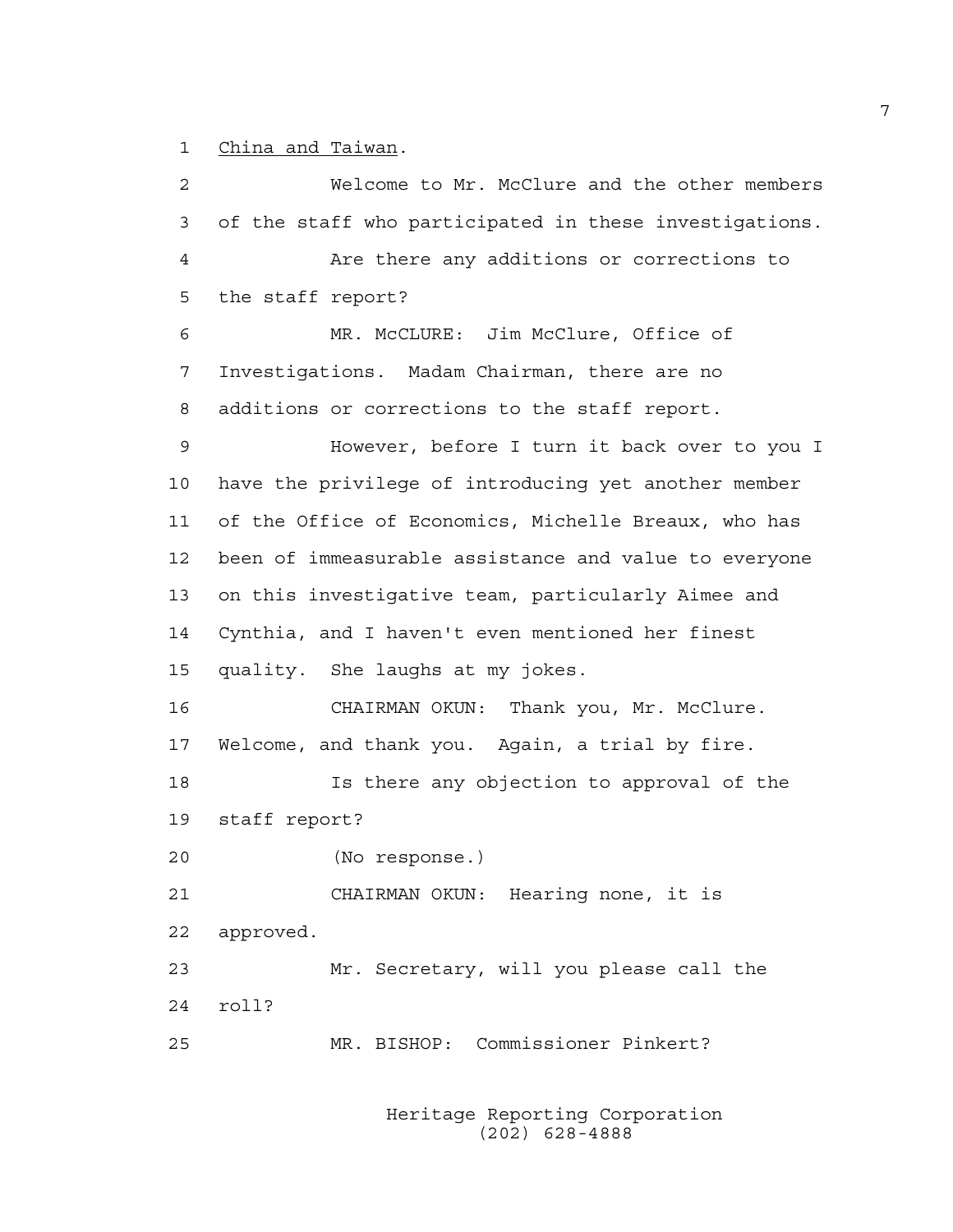1 COMMISSIONER PINKERT: I vote in the 2 affirmative. 3 MR. BISHOP: Commissioner Johanson? 4 COMMISSIONER JOHANSON: I vote in the 5 affirmative. 6 MR. BISHOP: Commissioner Aranoff? 7 COMMISSIONER ARANOFF: I vote in the 8 affirmative. 9 MR. BISHOP: Commissioner Okun? 10 CHAIRMAN OKUN: I vote in the affirmative. 11 MR. BISHOP: Commissioner Williamson? 12 VICE CHAIRMAN WILLIAMSON: I vote in the 13 affirmative. 14 MR. BISHOP: Commissioner Pearson? 15 COMMISSIONER PEARSON: I concur with my 16 colleagues. 17 MR. BISHOP: Madam Chairman, the Commission 18 has reached affirmative determinations. 19 CHAIRMAN OKUN: Thank you. Further 20 information regarding these determinations will be in 21 the press release. Commissioners' opinions are 22 currently scheduled to be transmitted to the 23 Department of Commerce on or before May 2, 2012. 24 Thank you again to all the staff who 25 participated in the investigations.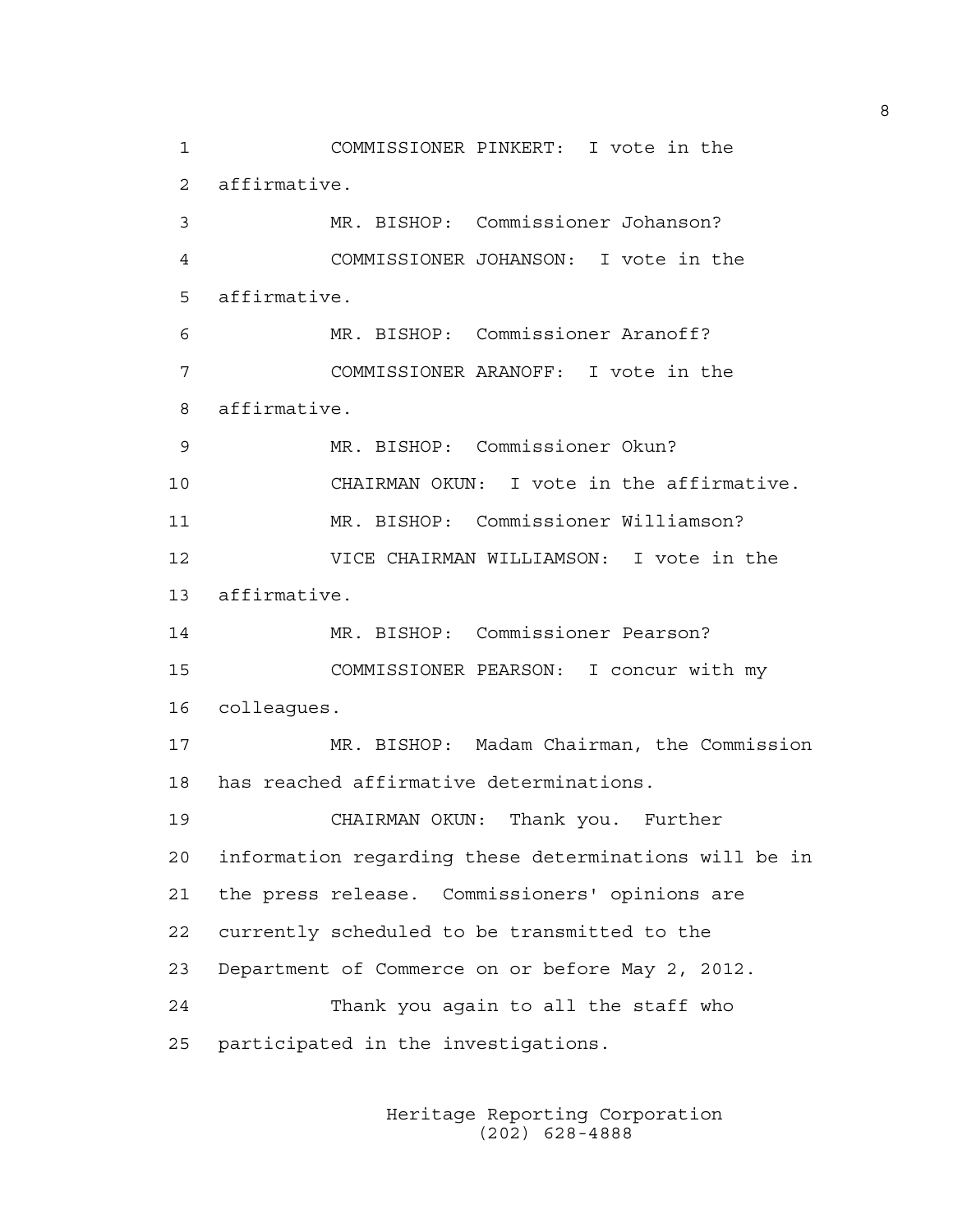| $\mathbf 1$    | With no other business to come before the            |
|----------------|------------------------------------------------------|
| $\sqrt{2}$     | Commission, this meeting is adjourned.               |
| $\mathsf{3}$   | (Whereupon, at 11:07 a.m., the Commission            |
| $\overline{4}$ | meeting in the above-entitled matter was concluded.) |
| 5              | //                                                   |
| 6              | //                                                   |
| $\overline{7}$ | $\sqrt{}$                                            |
| $\,8\,$        | $\sqrt{}$                                            |
| $\mathsf 9$    | $\sqrt{}$                                            |
| $10\,$         | $\frac{1}{2}$                                        |
| $11\,$         | $\sqrt{}$                                            |
| $12\,$         | $\sqrt{}$                                            |
| $13\,$         | $\sqrt{}$                                            |
| 14             | $\frac{1}{2}$                                        |
| $15$           | $\frac{1}{2}$                                        |
| 16             | $\frac{1}{2}$                                        |
| $17$           | $\frac{1}{2}$                                        |
| $18\,$         | //                                                   |
| 19             | //                                                   |
| $20$           | $\frac{1}{2}$                                        |
| $21\,$         | $\frac{1}{2}$                                        |
| 22             | $\frac{1}{2}$                                        |
| 23             | $\sqrt{}$                                            |
| 24             | $\frac{1}{2}$                                        |
| 25             | //                                                   |